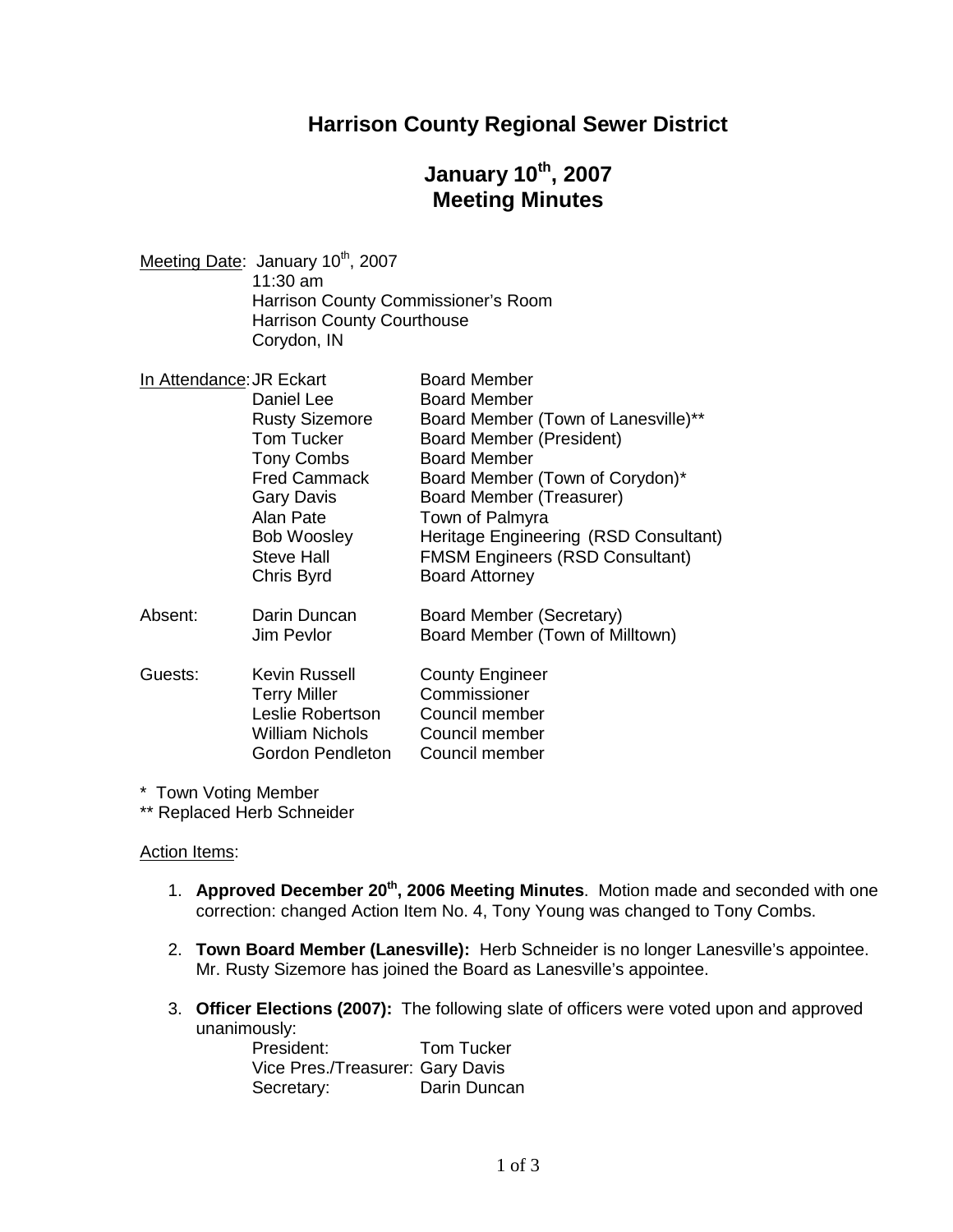- 4. **Heritage Eng/FMSM Eng Invoice:** Approved their December invoice.
- 5. **Harold Dillman Attorneys Invoice:** Approved the invoice for Chris Byrd's services.
- 6. **Corydon Flow Request (Hospital Service):** Flow request was approved by Town (see attached letter from Midwestern Engineers provided from the Town as their official response). Motion made by Gary Davis and seconded by Dan Lee to allow Heritage to prepare a letter to the Hospital informing them of the requirements to be met. The following requirements shall be met:
	- Increase lift station #14 from 80 to 205 gpm. Lift station #14 is the lift station along Corydon Ramsey Road that sits directly across from the Hospital site.
	- Clean existing 8-inch sewer and 12-inch Industrial Park sewer to maximize carrying capacity.
	- Install appropriate flow measuring and sampling equipment at lift station #14.
	- Make provisions for future chemical feed for odor and corrosion control.
	- An easement plat shall be created that will convey the necessary property between the existing lift station easement and right of way of Corydon Ramsey Road. The Town will use this plat to acquire the easement.

The following item was an additional request. This was NOT accepted by the Board. Install permanent flow meter in Corydon's 12-inch main near North Capital.

This item will be discussed in greater detail with Corydon. The District is not sure at this time why a second flow meter is needed beyond that which they are going to install at lift station #14.

- 7. **Berkshire WWTP:** Request for Qualifications pre-bid meeting was held today prior to the start of the Board Meeting. Six firms attended this mandatory meeting. Proposals are due on February  $6<sup>th</sup>$ , 2007.
- 8. **Sewer Standards:** Tabled the approval of the draft standards. Minor edits are needed to the formatting of the document. Dan Lee had several questions pertaining to the content. Dan Lee, Darin Duncan, and Bob Woosley shall meet prior to the next meeting to resolve any remaining issues. These standards will be voted on for approval at the next meeting.
- 9. **"Newly" Elected Officials:** A presentation was given to the newly elected officials that were in attendance. All newly elected Commissioners and Council Members were in attendance. A summary packet was handed out to these officials. This packet included a timeline summary, board roster, mission statement, bylaws, and past meeting minutes. A question/answer session followed the presentation.
- 10. **Seed Money Request:** Approved going to the Commissioner's to make an official request for \$600,000 in seed money for 2007 projects. Motion made by Gary Davis and seconded by Rusty Sizemore. Tom Tucker will attend the Commissioner's meeting on January 16<sup>th</sup> to make this request.

#### Summary of Items Discussed

1. Berkshire WWTP Operator: Bob Woosley contacted IDEM and spoke with Paul Cluxton (enforcement officer) regarding the status of Roger Hensley (plant operator). Has Mr.